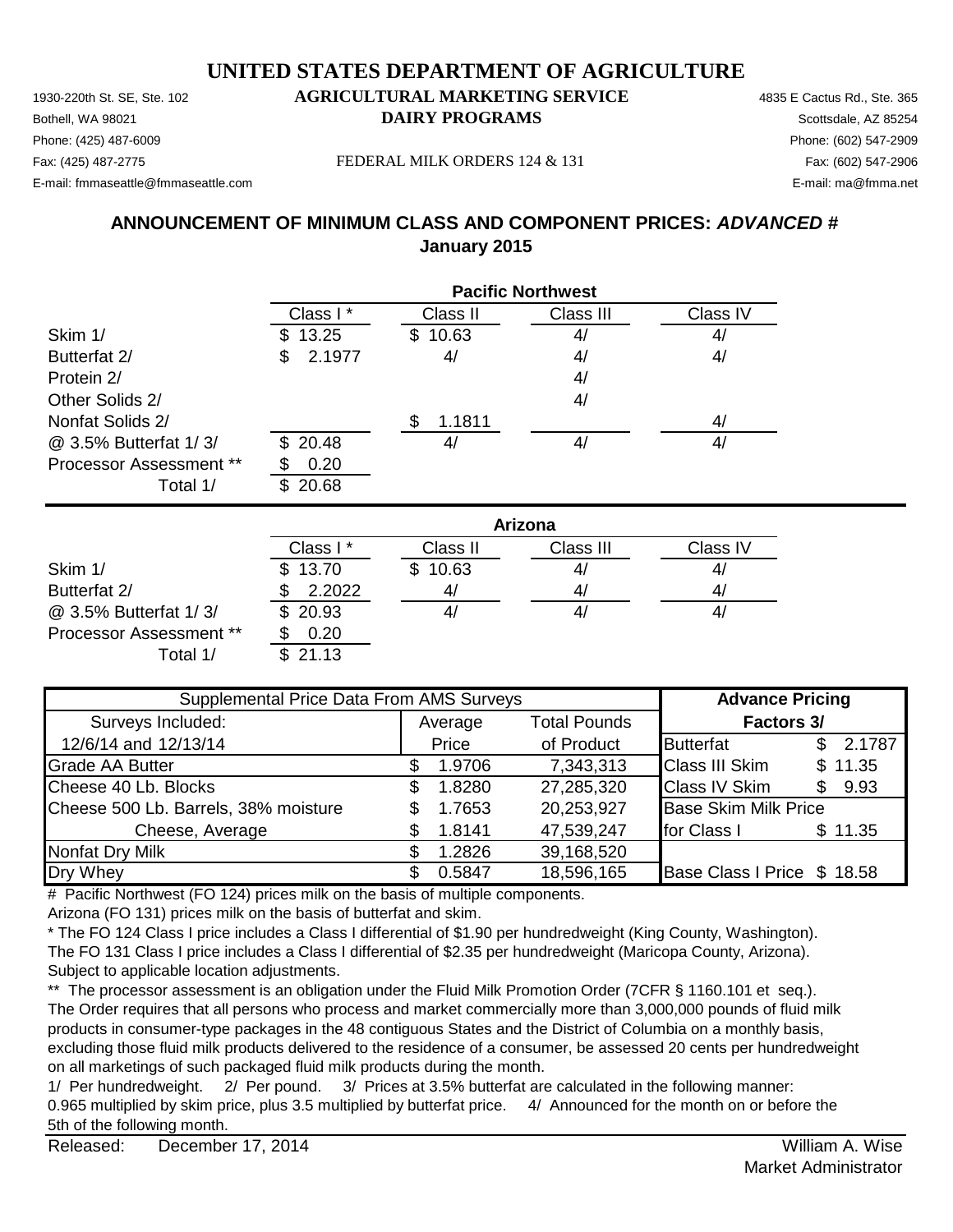1930-220th St. SE, Ste. 102 **AGRICULTURAL MARKETING SERVICE** 4835 E Cactus Rd., Ste. 365 Phone: (425) 487-6009 Phone: (602) 547-2909 E-mail: fmmaseattle@fmmaseattle.com E-mail: ma@fmma.net

# **Bothell, WA 98021 DAIRY PROGRAMS** Scottsdale, AZ 85254

Fax: (425) 487-2775 Fax: (602) 547-2906 FEDERAL MILK ORDERS 124 & 131

#### **ANNOUNCEMENT OF MINIMUM CLASS AND COMPONENT PRICES:** *ADVANCED #* **February 2015**

|                                | <b>Pacific Northwest</b> |           |           |          |
|--------------------------------|--------------------------|-----------|-----------|----------|
|                                | Class I *                | Class II  | Class III | Class IV |
| Skim 1/                        | 12.66<br>S.              | 8.34<br>S | 4/        | 4/       |
| Butterfat 2/                   | 1.6909<br>\$             | 4/        | 4/        | 4/       |
| Protein 2/                     |                          |           | 4/        |          |
| Other Solids 2/                |                          |           | 4/        |          |
| Nonfat Solids 2/               |                          | 0.9267    |           | 4/       |
| @ 3.5% Butterfat 1/3/          | 18.14<br>\$.             | 4/        | 41        | 4/       |
| <b>Processor Assessment **</b> | 0.20                     |           |           |          |
| Total 1/                       | 18.34                    |           |           |          |

|                                | Arizona  |          |           |          |  |
|--------------------------------|----------|----------|-----------|----------|--|
|                                | Class I* | Class II | Class III | Class IV |  |
| Skim 1/                        | \$13.11  | 8.34     | 41        | 41       |  |
| Butterfat 2/                   | 1.6954   | 41       | 41        | 41       |  |
| @ 3.5% Butterfat 1/3/          | \$18.59  |          | 41        | 4        |  |
| <b>Processor Assessment **</b> | 0.20     |          |           |          |  |
| Total 1/                       | 18.79    |          |           |          |  |

|                                                 |  |  |            | <b>Advance Pricing</b>      |  |         |  |
|-------------------------------------------------|--|--|------------|-----------------------------|--|---------|--|
| <b>Factors Used in Prices for February 2015</b> |  |  | Factors 3/ |                             |  |         |  |
|                                                 |  |  |            | Butterfat                   |  | 1.6719  |  |
| <b>Butter</b>                                   |  |  | 1.5521     | <b>Class III Skim</b>       |  | \$10.76 |  |
| <b>Cheese</b>                                   |  |  | 1.5857     | <b>Class IV Skim</b>        |  | 7.64    |  |
| Nonfat Dry Milk                                 |  |  | 1.0253     | <b>Base Skim Milk Price</b> |  |         |  |
| Dry Whey                                        |  |  | 0.5903     | for Class I                 |  | \$10.76 |  |
|                                                 |  |  |            | Base Class I Price \$ 16.24 |  |         |  |

# Pacific Northwest (FO 124) prices milk on the basis of multiple components.

Arizona (FO 131) prices milk on the basis of butterfat and skim.

\* The FO 124 Class I price includes a Class I differential of \$1.90 per hundredweight (King County, Washington). The FO 131 Class I price includes a Class I differential of \$2.35 per hundredweight (Maricopa County, Arizona). Subject to applicable location adjustments.

\*\* The processor assessment is an obligation under the Fluid Milk Promotion Order (7CFR § 1160.101 et seq.). The Order requires that all persons who process and market commercially more than 3,000,000 pounds of fluid milk products in consumer-type packages in the 48 contiguous States and the District of Columbia on a monthly basis, excluding those fluid milk products delivered to the residence of a consumer, be assessed 20 cents per hundredweight on all marketings of such packaged fluid milk products during the month.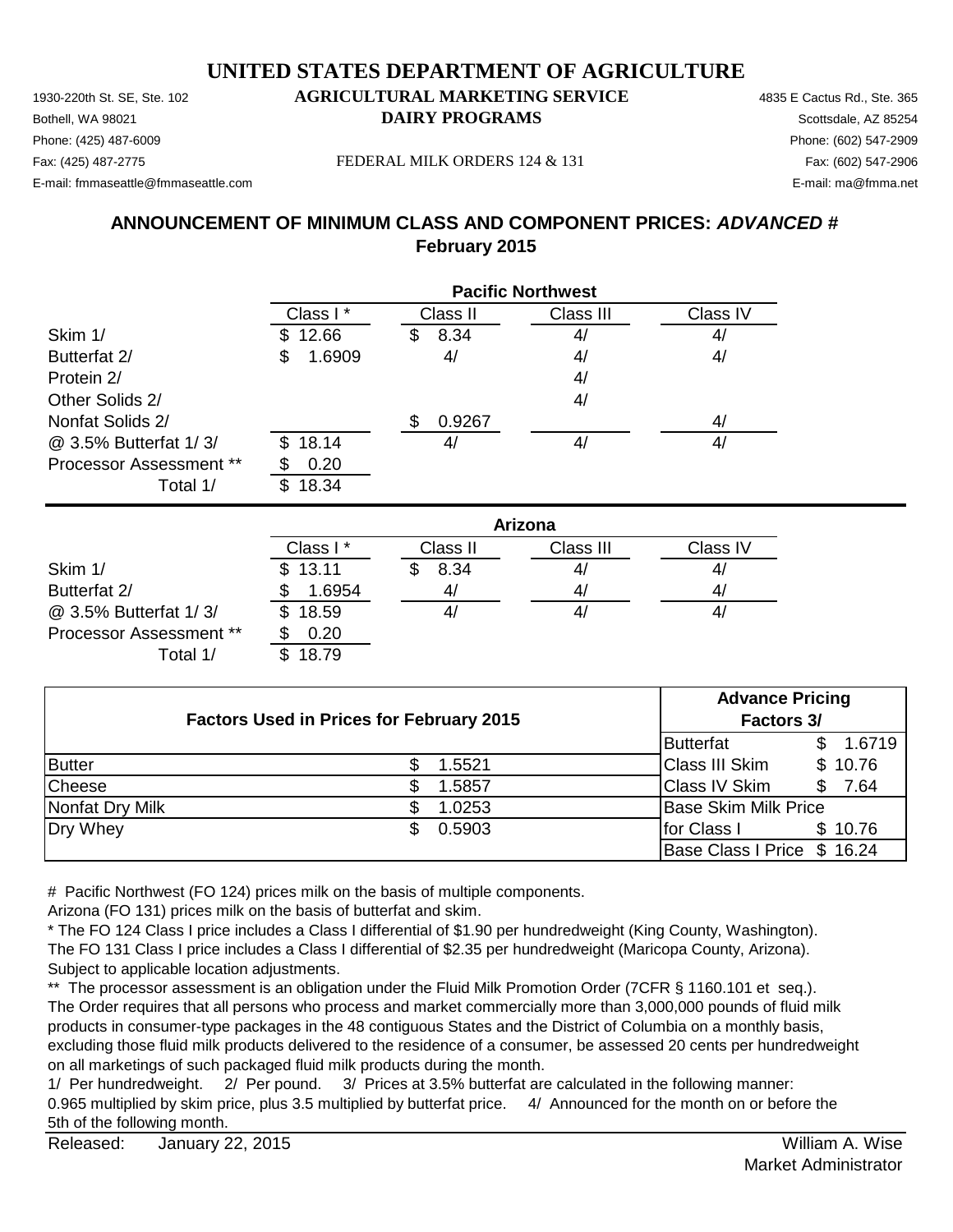1930-220th St. SE, Ste. 102 **AGRICULTURAL MARKETING SERVICE** 4835 E Cactus Rd., Ste. 365 Phone: (425) 487-6009 Phone: (602) 547-2909 E-mail: fmmaseattle@fmmaseattle.com E-mail: ma@fmma.net

# **Bothell, WA 98021 DAIRY PROGRAMS** Scottsdale, AZ 85254

Fax: (425) 487-2775 Fax: (602) 547-2906 FEDERAL MILK ORDERS 124 & 131

**ANNOUNCEMENT OF MINIMUM CLASS AND COMPONENT PRICES:** *ADVANCED #* **March 2015**

|                         | <b>Pacific Northwest</b> |               |           |          |  |
|-------------------------|--------------------------|---------------|-----------|----------|--|
|                         | Class I*                 | Class II      | Class III | Class IV |  |
| Skim 1/                 | 11.49<br>S.              | 8.31<br>S     | 4/        | 4/       |  |
| Butterfat 2/            | 1.8198<br>S              | 4/            | 4/        | 4/       |  |
| Protein 2/              |                          |               | 4/        |          |  |
| Other Solids 2/         |                          |               | 4/        |          |  |
| Nonfat Solids 2/        |                          | 0.9233<br>\$. |           | 4/       |  |
| @ 3.5% Butterfat 1/3/   | \$17.46                  | 4,            | 4/        | 4/       |  |
| Processor Assessment ** | 0.20                     |               |           |          |  |
| Total 1/                | 17.66                    |               |           |          |  |

|                                | Arizona  |          |           |          |  |
|--------------------------------|----------|----------|-----------|----------|--|
|                                | Class I* | Class II | Class III | Class IV |  |
| Skim 1/                        | \$11.94  | 8.31     | 4/        | 41       |  |
| Butterfat 2/                   | 1.8243   | 4/       | 41        | 41       |  |
| @ 3.5% Butterfat 1/3/          | \$17.91  |          | 4,        | 4,       |  |
| <b>Processor Assessment **</b> | 0.20     |          |           |          |  |
| Total 1/                       | 18.11    |          |           |          |  |

| <b>Factors Used in Prices for March 2015</b> |  |        | <b>Advance Pricing</b><br>Factors 3/ |                             |    |        |
|----------------------------------------------|--|--------|--------------------------------------|-----------------------------|----|--------|
|                                              |  |        |                                      | Butterfat                   |    | 1.8008 |
| <b>Butter</b>                                |  | .6585  |                                      | Class III Skim              | S. | 9.59   |
| <b>Cheese</b>                                |  | .5408  |                                      | <b>Class IV Skim</b>        | \$ | 7.61   |
| Nonfat Dry Milk                              |  | 1.0213 |                                      | <b>Base Skim Milk Price</b> |    |        |
| Dry Whey                                     |  | 0.5415 |                                      | for Class I                 | S. | 9.59   |
|                                              |  |        |                                      | Base Class I Price \$ 15.56 |    |        |

# Pacific Northwest (FO 124) prices milk on the basis of multiple components.

Arizona (FO 131) prices milk on the basis of butterfat and skim.

\* The FO 124 Class I price includes a Class I differential of \$1.90 per hundredweight (King County, Washington). The FO 131 Class I price includes a Class I differential of \$2.35 per hundredweight (Maricopa County, Arizona). Subject to applicable location adjustments.

\*\* The processor assessment is an obligation under the Fluid Milk Promotion Order (7CFR § 1160.101 et seq.). The Order requires that all persons who process and market commercially more than 3,000,000 pounds of fluid milk products in consumer-type packages in the 48 contiguous States and the District of Columbia on a monthly basis, excluding those fluid milk products delivered to the residence of a consumer, be assessed 20 cents per hundredweight on all marketings of such packaged fluid milk products during the month.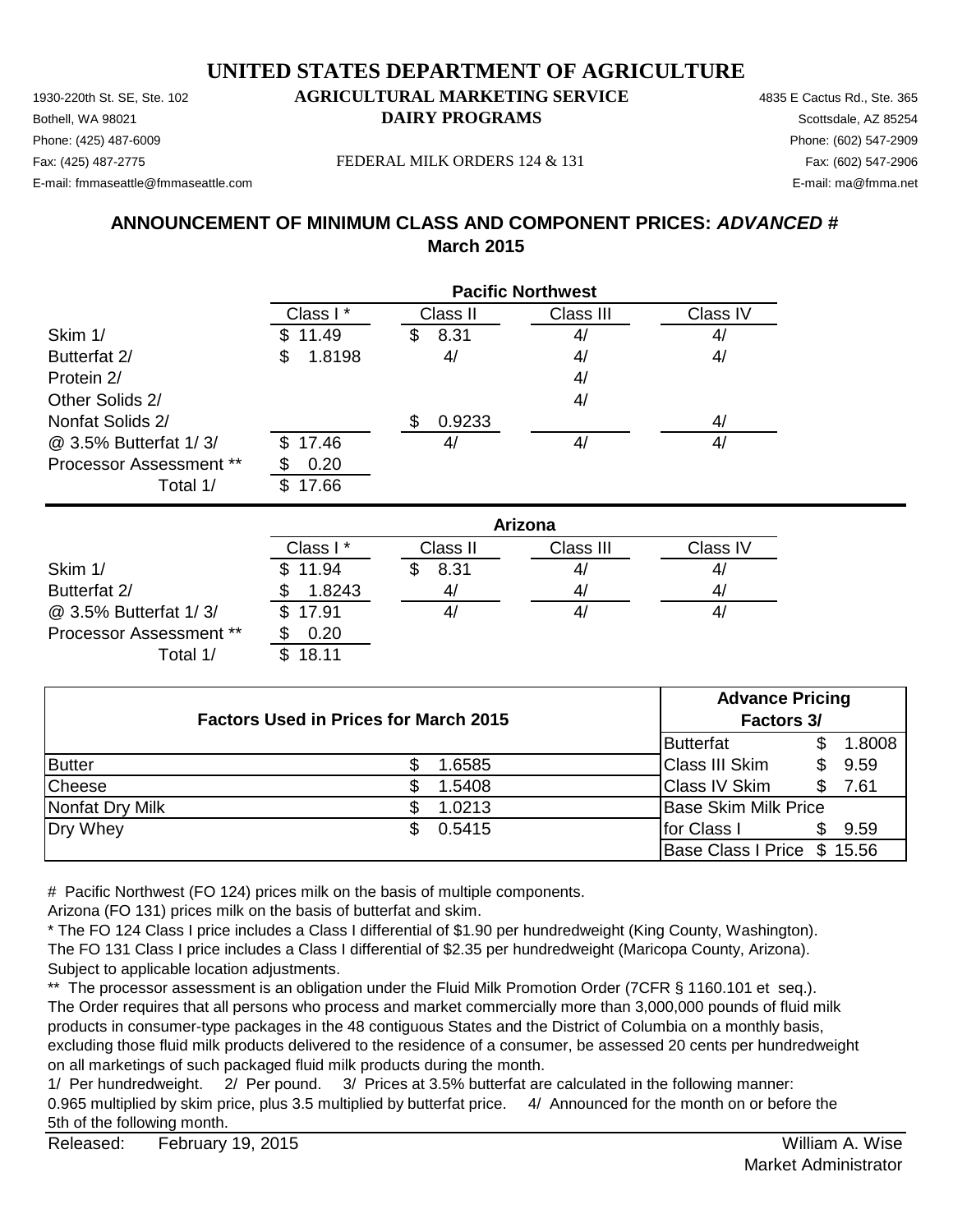1930-220th St. SE, Ste. 102 **AGRICULTURAL MARKETING SERVICE** 4835 E Cactus Rd., Ste. 365 Phone: (425) 487-6009 Phone: (602) 547-2909 E-mail: fmmaseattle@fmmaseattle.com E-mail: ma@fmma.net

# **Bothell, WA 98021 DAIRY PROGRAMS** Scottsdale, AZ 85254

Fax: (425) 487-2775 Fax: (602) 547-2906 FEDERAL MILK ORDERS 124 & 131

**ANNOUNCEMENT OF MINIMUM CLASS AND COMPONENT PRICES:** *ADVANCED #* **April 2015**

|                         | <b>Pacific Northwest</b> |            |           |          |
|-------------------------|--------------------------|------------|-----------|----------|
|                         | Class I*                 | Class II   | Class III | Class IV |
| Skim 1/                 | 11.27                    | 8.63<br>\$ | 4/        | 4/       |
| Butterfat 2/            | 1.8632<br>S              | 4/         | 4/        | 4/       |
| Protein 2/              |                          |            | 4/        |          |
| Other Solids 2/         |                          |            | 4/        |          |
| Nonfat Solids 2/        |                          | 0.9589     |           | 4/       |
| @ 3.5% Butterfat 1/3/   | 17.40<br>\$.             | 4,         | 4/        | 4/       |
| Processor Assessment ** | 0.20                     |            |           |          |
| Total 1/                | 17.60                    |            |           |          |

|                         | Arizona  |          |           |          |  |
|-------------------------|----------|----------|-----------|----------|--|
|                         | Class I* | Class II | Class III | Class IV |  |
| Skim 1/                 | \$11.72  | 8.63     | 41        | 41       |  |
| Butterfat 2/            | 1.8677   | 4/       | 41        | 41       |  |
| @ 3.5% Butterfat 1/3/   | \$17.85  | 4,       | 4,        | 41       |  |
| Processor Assessment ** | 0.20     |          |           |          |  |
| Total 1/                | 18.05    |          |           |          |  |

| <b>Factors Used in Prices for April 2015</b> |  |        |                             | <b>Advance Pricing</b>      |        |  |  |
|----------------------------------------------|--|--------|-----------------------------|-----------------------------|--------|--|--|
|                                              |  |        |                             | Factors 3/                  |        |  |  |
|                                              |  |        | Butterfat                   |                             | 1.8442 |  |  |
| <b>Butter</b>                                |  | 1.6944 | <b>Class III Skim</b>       | \$.                         | 9.37   |  |  |
| <b>Cheese</b>                                |  | 1.5617 | <b>Class IV Skim</b>        |                             | 7.93   |  |  |
| Nonfat Dry Milk                              |  | 1.0577 |                             | <b>Base Skim Milk Price</b> |        |  |  |
| Dry Whey                                     |  | 0.4935 | for Class I                 |                             | 9.37   |  |  |
|                                              |  |        | Base Class I Price \$ 15.50 |                             |        |  |  |

# Pacific Northwest (FO 124) prices milk on the basis of multiple components.

Arizona (FO 131) prices milk on the basis of butterfat and skim.

\* The FO 124 Class I price includes a Class I differential of \$1.90 per hundredweight (King County, Washington). The FO 131 Class I price includes a Class I differential of \$2.35 per hundredweight (Maricopa County, Arizona). Subject to applicable location adjustments.

\*\* The processor assessment is an obligation under the Fluid Milk Promotion Order (7CFR § 1160.101 et seq.). The Order requires that all persons who process and market commercially more than 3,000,000 pounds of fluid milk products in consumer-type packages in the 48 contiguous States and the District of Columbia on a monthly basis, excluding those fluid milk products delivered to the residence of a consumer, be assessed 20 cents per hundredweight on all marketings of such packaged fluid milk products during the month.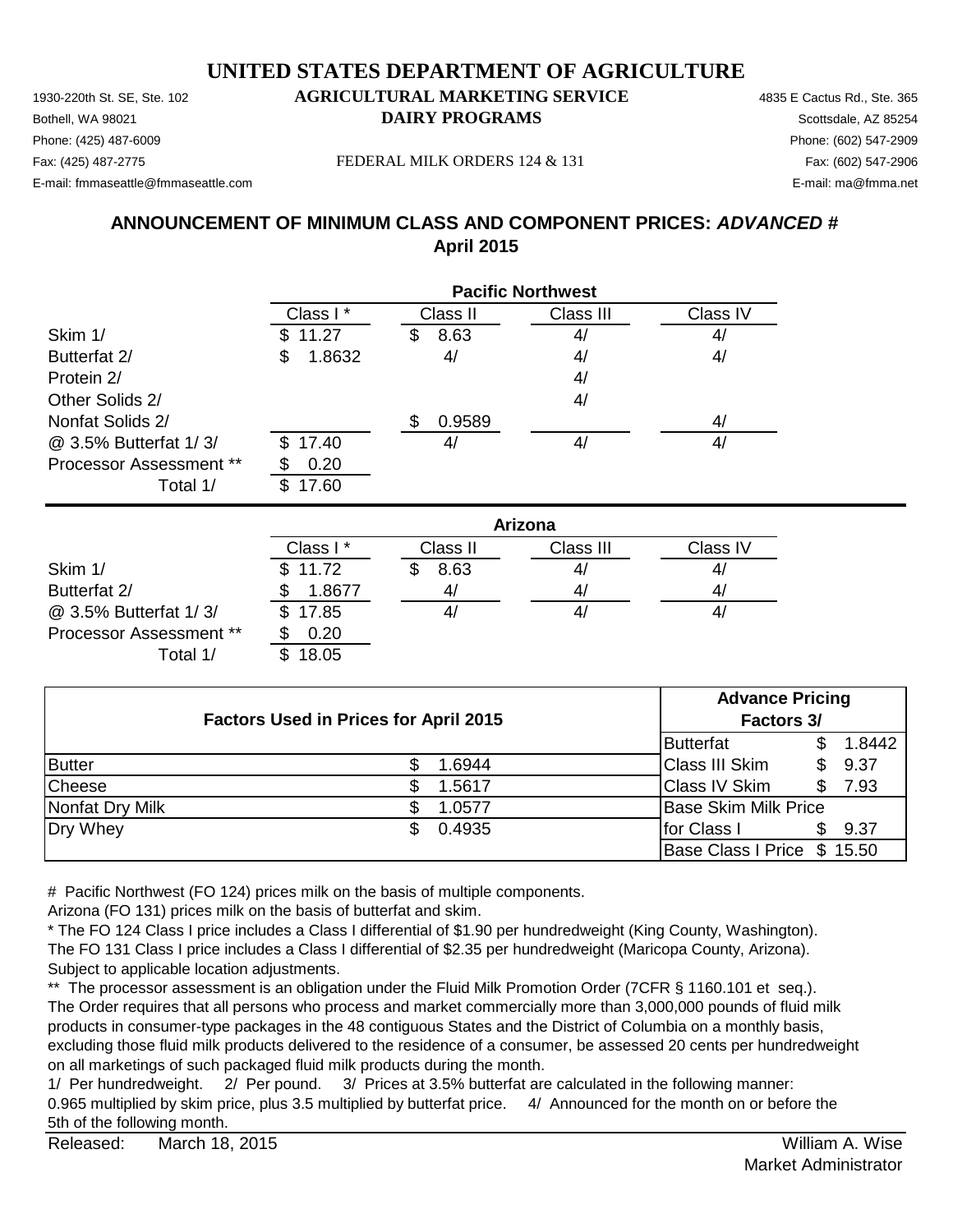1930-220th St. SE, Ste. 102 **AGRICULTURAL MARKETING SERVICE** 4835 E Cactus Rd., Ste. 365 **Bothell, WA 98021 DAIRY PROGRAMS** Scottsdale, AZ 85254 E-mail: fmmaseattle@fmmaseattle.com E-mail: ma@fmma.net

### Phone: (425) 487-6009 Phone: (602) 547-2909

Fax: (425) 487-2775 Fax: (602) 547-2906 FEDERAL MILK ORDERS 124 & 131

**ANNOUNCEMENT OF MINIMUM CLASS AND COMPONENT PRICES:** *ADVANCED #* **May 2015**

|                                |              | <b>Pacific Northwest</b> |           |          |  |
|--------------------------------|--------------|--------------------------|-----------|----------|--|
|                                | Class I*     | Class II                 | Class III | Class IV |  |
| Skim 1/                        | 11.42        | 7.85<br>S                | 4/        | 4/       |  |
| Butterfat 2/                   | 1.9162<br>\$ | 4/                       | 4/        | 4/       |  |
| Protein 2/                     |              |                          | 4/        |          |  |
| Other Solids 2/                |              |                          | 4/        |          |  |
| Nonfat Solids 2/               |              | 0.8722<br>S              |           | 4/       |  |
| @ 3.5% Butterfat 1/3/          | \$17.73      | 4 <sub>l</sub>           | 4/        | 4/       |  |
| <b>Processor Assessment **</b> | 0.20         |                          |           |          |  |
| Total 1/                       | 17.93<br>\$. |                          |           |          |  |

|                                |          | Arizona        |           |          |  |
|--------------------------------|----------|----------------|-----------|----------|--|
|                                | Class I* | Class II       | Class III | Class IV |  |
| Skim 1/                        | \$11.87  | 7.85           | 41        | 41       |  |
| Butterfat 2/                   | 1.9207   | 4 <sub>l</sub> | 4/        | 4/       |  |
| @ 3.5% Butterfat 1/3/          | \$18.18  | 4,             | 4,        | 41       |  |
| <b>Processor Assessment **</b> | 0.20     |                |           |          |  |
| Total 1/                       | 18.38    |                |           |          |  |

| <b>Factors Used in Prices for May 2015</b> |        | <b>Advance Pricing</b><br>Factors 3/ |             |  |
|--------------------------------------------|--------|--------------------------------------|-------------|--|
|                                            |        | Butterfat                            | 1.8972      |  |
| <b>Butter</b>                              | 1.7381 | <b>Class III Skim</b>                | 9.52<br>\$. |  |
| Cheese                                     | 1.6142 | <b>Class IV Skim</b>                 | 7.15        |  |
| Nonfat Dry Milk                            | 0.9705 | <b>Base Skim Milk Price</b>          |             |  |
| Dry Whey                                   | 0.4600 | for Class I                          | 9.52        |  |
|                                            |        | Base Class I Price \$ 15.83          |             |  |

# Pacific Northwest (FO 124) prices milk on the basis of multiple components.

Arizona (FO 131) prices milk on the basis of butterfat and skim.

\* The FO 124 Class I price includes a Class I differential of \$1.90 per hundredweight (King County, Washington). The FO 131 Class I price includes a Class I differential of \$2.35 per hundredweight (Maricopa County, Arizona). Subject to applicable location adjustments.

\*\* The processor assessment is an obligation under the Fluid Milk Promotion Order (7CFR § 1160.101 et seq.). The Order requires that all persons who process and market commercially more than 3,000,000 pounds of fluid milk products in consumer-type packages in the 48 contiguous States and the District of Columbia on a monthly basis, excluding those fluid milk products delivered to the residence of a consumer, be assessed 20 cents per hundredweight on all marketings of such packaged fluid milk products during the month.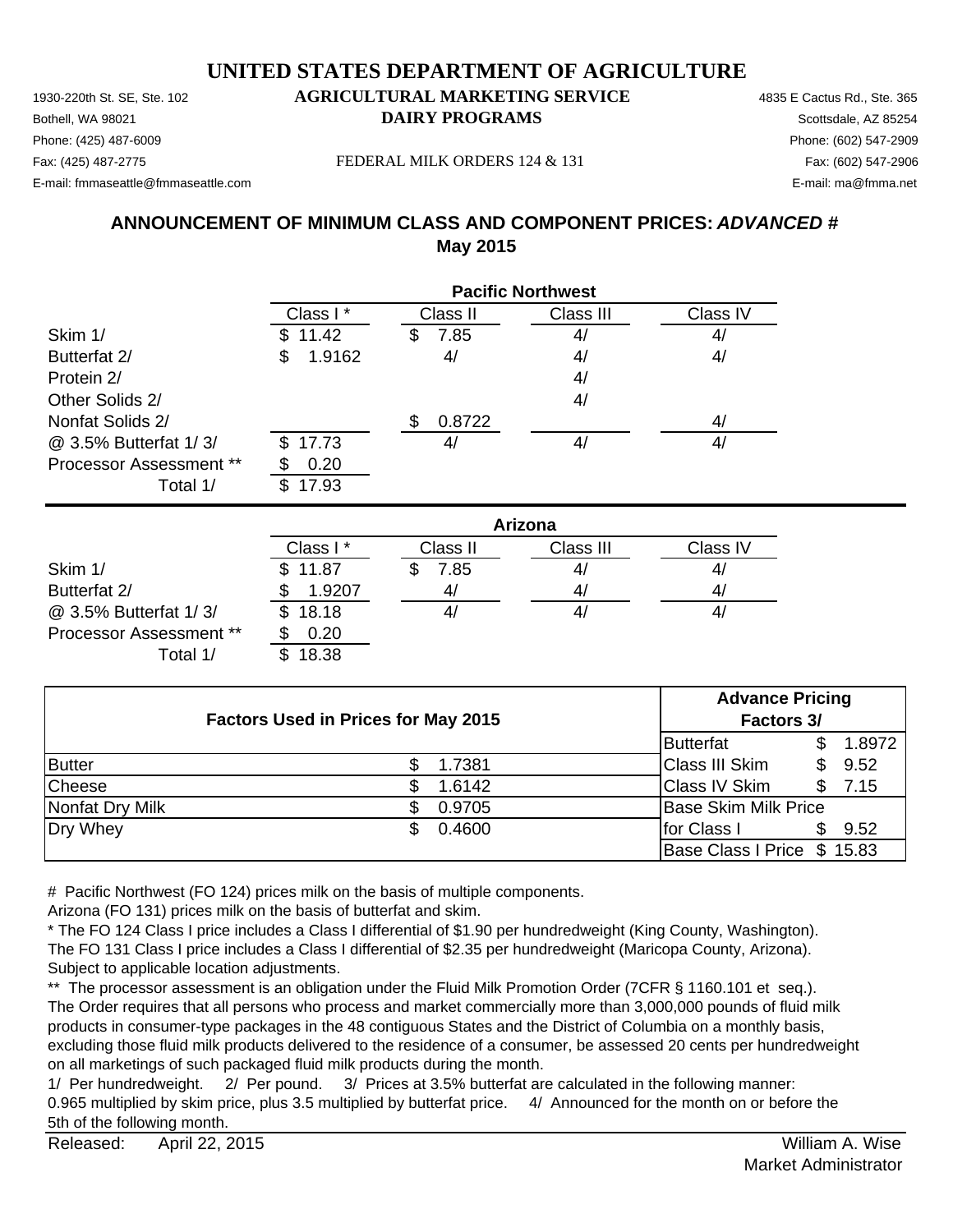1930-220th St. SE, Ste. 102 **AGRICULTURAL MARKETING SERVICE** 4835 E Cactus Rd., Ste. 365 **Bothell, WA 98021 DAIRY PROGRAMS** Scottsdale, AZ 85254 E-mail: fmmaseattle@fmmaseattle.com E-mail: ma@fmma.net

### Phone: (425) 487-6009 Phone: (602) 547-2909

Fax: (425) 487-2775 Fax: (602) 547-2906 FEDERAL MILK ORDERS 124 & 131

#### **ANNOUNCEMENT OF MINIMUM CLASS AND COMPONENT PRICES:** *ADVANCED #* **June 2015**

|                                |               | <b>Pacific Northwest</b> |           |          |  |
|--------------------------------|---------------|--------------------------|-----------|----------|--|
|                                | Class I *     | Class II                 | Class III | Class IV |  |
| Skim 1/                        | 11.27         | 7.66<br>Ъ                | 4/        | 4/       |  |
| Butterfat 2/                   | 2.0471<br>\$. | 4/                       | 4/        | 4/       |  |
| Protein 2/                     |               |                          | 4/        |          |  |
| Other Solids 2/                |               |                          | 4/        |          |  |
| Nonfat Solids 2/               |               | 0.8511                   |           | 4/       |  |
| @ 3.5% Butterfat 1/3/          | 18.04<br>\$.  | 4/                       | 41        | 4/       |  |
| <b>Processor Assessment **</b> | 0.20          |                          |           |          |  |
| Total 1/                       | 18.24<br>\$.  |                          |           |          |  |

|                                |          | Arizona  |           |          |  |
|--------------------------------|----------|----------|-----------|----------|--|
|                                | Class I* | Class II | Class III | Class IV |  |
| Skim 1/                        | \$11.72  | 7.66     | 41        | 41       |  |
| Butterfat 2/                   | 2.0516   | 41       | 41        | 41       |  |
| @ 3.5% Butterfat 1/3/          | \$18.49  |          | 41        | 41       |  |
| <b>Processor Assessment **</b> | 0.20     |          |           |          |  |
| Total 1/                       | 18.69    |          |           |          |  |

| <b>Factors Used in Prices for May 2015</b> |            | <b>Advance Pricing</b>      |             |  |
|--------------------------------------------|------------|-----------------------------|-------------|--|
|                                            | Factors 3/ |                             |             |  |
|                                            |            | Butterfat                   | 2.0281      |  |
| <b>Butter</b>                              | 1.8462     | <b>Class III Skim</b>       | 9.37<br>\$. |  |
| Cheese                                     | 1.6520     | <b>Class IV Skim</b>        | 6.96<br>S   |  |
| Nonfat Dry Milk                            | 0.9489     | <b>Base Skim Milk Price</b> |             |  |
| Dry Whey                                   | 0.4443     | for Class I                 | 9.37        |  |
|                                            |            | Base Class I Price \$ 16.14 |             |  |

# Pacific Northwest (FO 124) prices milk on the basis of multiple components.

Arizona (FO 131) prices milk on the basis of butterfat and skim.

\* The FO 124 Class I price includes a Class I differential of \$1.90 per hundredweight (King County, Washington). The FO 131 Class I price includes a Class I differential of \$2.35 per hundredweight (Maricopa County, Arizona). Subject to applicable location adjustments.

\*\* The processor assessment is an obligation under the Fluid Milk Promotion Order (7CFR § 1160.101 et seq.). The Order requires that all persons who process and market commercially more than 3,000,000 pounds of fluid milk products in consumer-type packages in the 48 contiguous States and the District of Columbia on a monthly basis, excluding those fluid milk products delivered to the residence of a consumer, be assessed 20 cents per hundredweight on all marketings of such packaged fluid milk products during the month.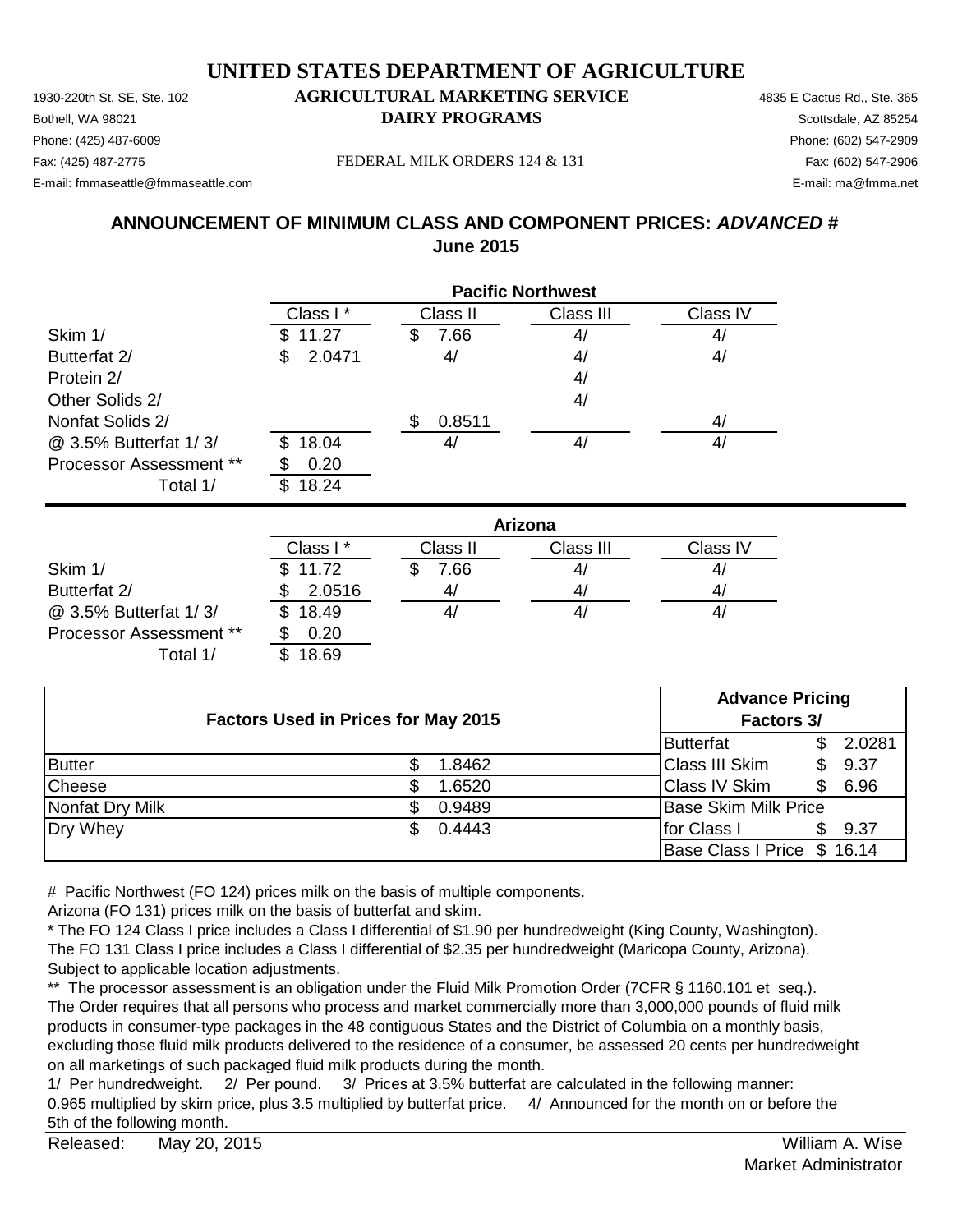1930-220th St. SE, Ste. 102 **AGRICULTURAL MARKETING SERVICE** 4835 E Cactus Rd., Ste. 365 **Bothell, WA 98021 DAIRY PROGRAMS** Scottsdale, AZ 85254 E-mail: fmmaseattle@fmmaseattle.com E-mail: ma@fmma.net

### Phone: (425) 487-6009 Phone: (602) 547-2909

Fax: (425) 487-2775 Fax: (602) 547-2906 FEDERAL MILK ORDERS 124 & 131

#### **ANNOUNCEMENT OF MINIMUM CLASS AND COMPONENT PRICES:** *ADVANCED #* **July 2015**

|                                |             |           | <b>Pacific Northwest</b> |          |
|--------------------------------|-------------|-----------|--------------------------|----------|
|                                | Class I *   | Class II  | Class III                | Class IV |
| Skim 1/                        | 11.37<br>S. | 7.55<br>3 | 4/                       | 4/       |
| Butterfat 2/                   | 2.1305<br>S | 4/        | 4/                       | 4/       |
| Protein 2/                     |             |           | 4/                       |          |
| Other Solids 2/                |             |           | 4/                       |          |
| Nonfat Solids 2/               |             | 0.8389    |                          | 4/       |
| @ 3.5% Butterfat 1/3/          | 18.43<br>S. | 4/        | 41                       | 4/       |
| <b>Processor Assessment **</b> | 0.20        |           |                          |          |
| Total 1/                       | 18.63       |           |                          |          |

|                                |          | Arizona        |           |          |  |
|--------------------------------|----------|----------------|-----------|----------|--|
|                                | Class I* | Class II       | Class III | Class IV |  |
| Skim 1/                        | \$11.82  | 7.55           | 4/        | 41       |  |
| Butterfat 2/                   | 2.1350   | 4 <sub>l</sub> | 4/        | 41       |  |
| @ 3.5% Butterfat 1/3/          | \$18.88  | 4/             | 41        | 4,       |  |
| <b>Processor Assessment **</b> | 0.20     |                |           |          |  |
| Total 1/                       | 19.08    |                |           |          |  |

| <b>Factors Used in Prices for July 2015</b> |  | <b>Advance Pricing</b> |                             |             |  |
|---------------------------------------------|--|------------------------|-----------------------------|-------------|--|
|                                             |  | Factors 3/             |                             |             |  |
|                                             |  |                        | Butterfat                   | 2.1115      |  |
| <b>Butter</b>                               |  | 1.9151                 | Class III Skim              | 9.47<br>\$. |  |
| Cheese                                      |  | 1.6955                 | <b>Class IV Skim</b>        | 6.85<br>\$. |  |
| Nonfat Dry Milk                             |  | 0.9362                 | <b>Base Skim Milk Price</b> |             |  |
| Dry Whey                                    |  | 0.4341                 | for Class I                 | 9.47        |  |
|                                             |  |                        | Base Class I Price \$ 16.53 |             |  |

# Pacific Northwest (FO 124) prices milk on the basis of multiple components.

Arizona (FO 131) prices milk on the basis of butterfat and skim.

\* The FO 124 Class I price includes a Class I differential of \$1.90 per hundredweight (King County, Washington). The FO 131 Class I price includes a Class I differential of \$2.35 per hundredweight (Maricopa County, Arizona). Subject to applicable location adjustments.

\*\* The processor assessment is an obligation under the Fluid Milk Promotion Order (7CFR § 1160.101 et seq.). The Order requires that all persons who process and market commercially more than 3,000,000 pounds of fluid milk products in consumer-type packages in the 48 contiguous States and the District of Columbia on a monthly basis, excluding those fluid milk products delivered to the residence of a consumer, be assessed 20 cents per hundredweight on all marketings of such packaged fluid milk products during the month.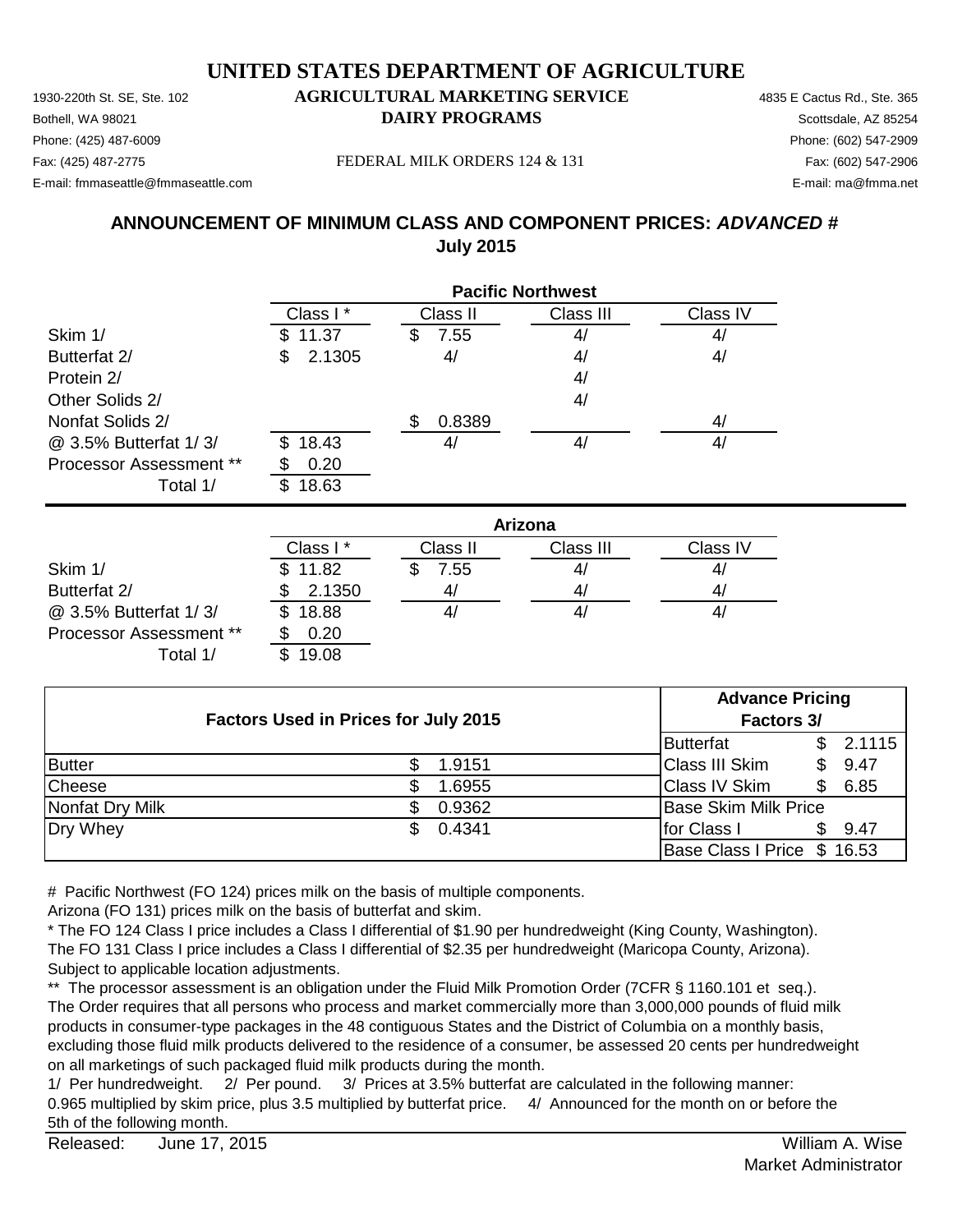1930-220th St. SE, Ste. 102 **AGRICULTURAL MARKETING SERVICE** 4835 E Cactus Rd., Ste. 365 Phone: (425) 487-6009 Phone: (602) 547-2909 E-mail: fmmaseattle@fmmaseattle.com E-mail: ma@fmma.net

# **Bothell, WA 98021 DAIRY PROGRAMS** Scottsdale, AZ 85254

Fax: (425) 487-2775 Fax: (602) 547-2906 FEDERAL MILK ORDERS 124 & 131

## **ANNOUNCEMENT OF MINIMUM CLASS AND COMPONENT PRICES:** *ADVANCED #* **August 2015**

|                                |              |           | <b>Pacific Northwest</b> |          |
|--------------------------------|--------------|-----------|--------------------------|----------|
|                                | Class I*     | Class II  | Class III                | Class IV |
| Skim 1/                        | 11.03        | 6.82<br>S | 4/                       | 4/       |
| Butterfat 2/                   | 2.1522<br>\$ | 4/        | 4/                       | 4/       |
| Protein 2/                     |              |           | 4/                       |          |
| Other Solids 2/                |              |           | 4/                       |          |
| Nonfat Solids 2/               |              | 0.7578    |                          | 4/       |
| @ 3.5% Butterfat 1/3/          | 18.18<br>\$. | 4/        | 4/                       | 4/       |
| <b>Processor Assessment **</b> | 0.20         |           |                          |          |
| Total 1/                       | 18.38<br>S   |           |                          |          |

|                                |             | Arizona  |           |          |  |
|--------------------------------|-------------|----------|-----------|----------|--|
|                                | Class I*    | Class II | Class III | Class IV |  |
| Skim 1/                        | \$11.48     | 6.82     | 41        | 41       |  |
| Butterfat 2/                   | 2.1567      | 41       | 41        | 41       |  |
| @ 3.5% Butterfat 1/3/          | 18.63<br>\$ |          | 41        | 4        |  |
| <b>Processor Assessment **</b> | 0.20        |          |           |          |  |
| Total 1/                       | 18.83       |          |           |          |  |

| <b>Factors Used in Prices for August 2015</b> |  | <b>Advance Pricing</b><br>Factors 3/ |  |                             |     |        |
|-----------------------------------------------|--|--------------------------------------|--|-----------------------------|-----|--------|
|                                               |  |                                      |  | Butterfat                   |     | 2.1332 |
| <b>Butter</b>                                 |  | 1.9330                               |  | <b>Class III Skim</b>       | S.  | 9.13   |
| <b>Cheese</b>                                 |  | 1.6906                               |  | <b>Class IV Skim</b>        | \$. | 6.12   |
| Nonfat Dry Milk                               |  | 0.8548                               |  | <b>Base Skim Milk Price</b> |     |        |
| Dry Whey                                      |  | 0.3975                               |  | for Class I                 |     | 9.13   |
|                                               |  |                                      |  | Base Class I Price \$ 16.28 |     |        |

# Pacific Northwest (FO 124) prices milk on the basis of multiple components.

Arizona (FO 131) prices milk on the basis of butterfat and skim.

\* The FO 124 Class I price includes a Class I differential of \$1.90 per hundredweight (King County, Washington). The FO 131 Class I price includes a Class I differential of \$2.35 per hundredweight (Maricopa County, Arizona). Subject to applicable location adjustments.

\*\* The processor assessment is an obligation under the Fluid Milk Promotion Order (7CFR § 1160.101 et seq.). The Order requires that all persons who process and market commercially more than 3,000,000 pounds of fluid milk products in consumer-type packages in the 48 contiguous States and the District of Columbia on a monthly basis, excluding those fluid milk products delivered to the residence of a consumer, be assessed 20 cents per hundredweight on all marketings of such packaged fluid milk products during the month.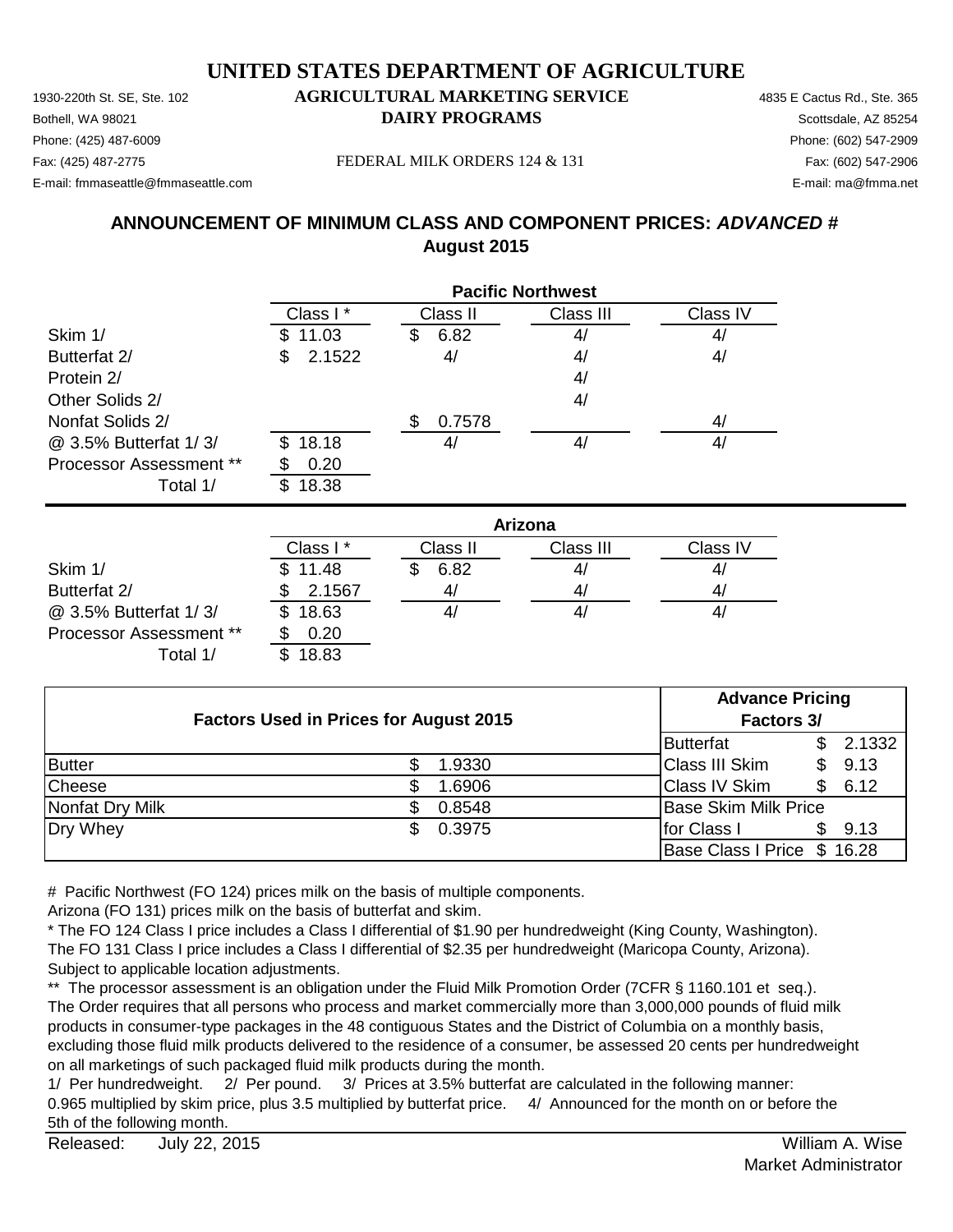1930-220th Street SE, Ste. 102 Agricultural Marketing Service 4835 E. Cactus Rd., Ste. 365 Bothell, WA 98021 **Solution Contract Contract Contract Contract Contract Contract Contract Contract Contract Contract Contract Contract Contract Contract Contract Contract Contract Contract Contract Contract Contract Contr** Phone: (425) 487-6009 Phone: (602) 547-2909 E-Mail: fmmaseattle@fmmaseattle.com E-Mail: ma@fmma.net

Fax: (425) 487-2775 **FEDERAL MILK ORDERS 124 & 131** Fax: (602) 547-2906

# **Announcement of Advanced Class and Component Prices**

#### **September 2015**

### Pacific Northwest Order 124 **Arizona Order 131**

| Class $I^*$              |                  |                | Class $I^*$              |  |                  |               |  |
|--------------------------|------------------|----------------|--------------------------|--|------------------|---------------|--|
| Skim                     | 10.98 Per cwt    |                | <b>Skim</b>              |  | $$11.43$ Per cwt |               |  |
| <b>Butterfat</b>         | $$2.1843$ Per lb |                | <b>Butterfat</b>         |  | $$2.1888$ Per lb |               |  |
| <b>Class Price **</b>    | $$18.24$ Per cwt |                | <b>Class Price **</b>    |  | $$18.69$ Per cwt |               |  |
| Processor Assessment *** |                  | $0.20$ Per cwt | Processor Assessment *** |  |                  | 0.20 Per cwt  |  |
| Total                    | 18.44 Per cwt    |                | Total                    |  |                  | 18.89 Per cwt |  |
|                          |                  |                |                          |  |                  |               |  |

Class II Skim Milk Price \$5.91 Per cwt Class II Nonfat Solids Price \$0.6567 Per lb

#### **Data Used For Price Calculations**

*See 7CFR§1000.50 for Class and Component Price Formulas*

#### **Advance Pricing Factors**

| Base Skim Milk Price                                     | S.  |                  | 9.08 Per cwt |
|----------------------------------------------------------|-----|------------------|--------------|
| <b>Base Butterfat Price</b>                              |     | $$2.1653$ Per lb |              |
| Base Class I Price*                                      | Ś   | 16.34 Per cwt    |              |
| Adv. Class III Skim Milk Price                           | \$. |                  | 9.08 Per cwt |
| Adv. Class IV Skim Milk Price                            | \$  |                  | 5.21 Per cwt |
| <b>Product Price Averages</b><br>Two-Week Average Prices |     |                  |              |
| <b>Butter</b>                                            |     | \$1.9595 Per lb  |              |
| Nonfat Dry Milk                                          |     | \$ 0.7521 Per lb |              |
| Cheese                                                   |     | \$1.7255 Per lb  |              |
| Dry Whey                                                 |     | \$ 0.3495 Perlb  |              |

\* Class I prices are subject to applicable location adjustments. The FO 124 Class I price includes a Class I differential of \$1.90 per cwt; the FO 131 Class I price includes a Class I differential of \$2.35 per cwt.

\*\* Class prices announced at 3.5 percent butterfat, using this formula: (0.965 x skim price) + (3.5 x butterfat price).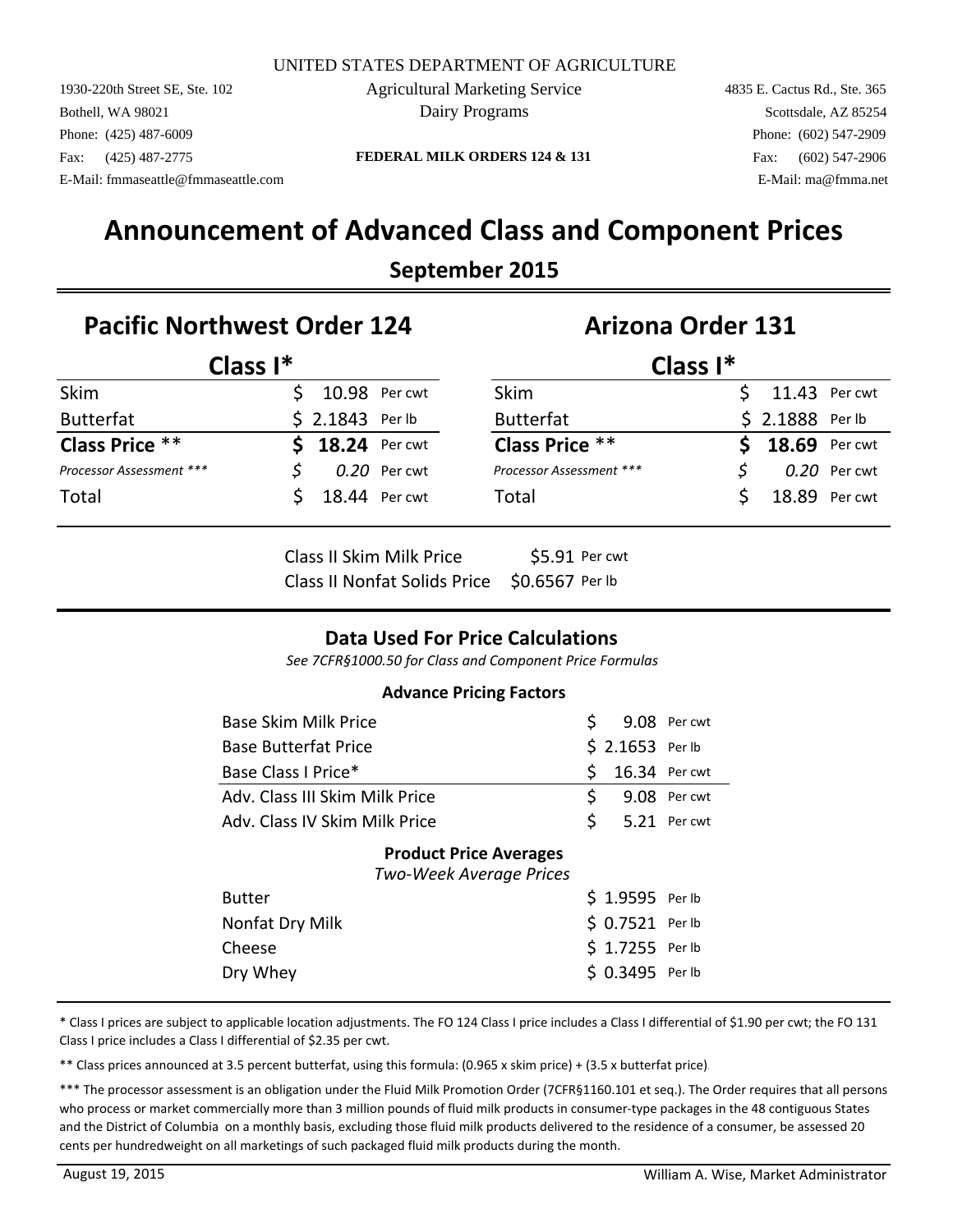1930-220th Street SE, Ste. 102 4835 E. Cactus Rd., Ste. 365 Agricultural Marketing Service Bothell, WA 98021 **Solution** Dairy Programs Scottsdale, AZ 85254 Phone: (425) 487-6009 Phone: (425) 487-2909 E-Mail: fmmaseattle@fmmaseattle.com E-Mail: ma@fmma.net

Dairy Programs

#### Fax: (425) 487-2775 **FEDERAL MILK ORDERS 124 & 131** Fax: (602) 547-2906

# **Announcement of Advanced Class and Component Prices**

### **October 2015**

### **Pacific Northwest Order 124 Arizona Order 131**

|                          | Class $I^*$ |                  |              | Class $I^*$              |  |                         |               |  |
|--------------------------|-------------|------------------|--------------|--------------------------|--|-------------------------|---------------|--|
| Skim                     |             |                  | 8.47 Per cwt | <b>Skim</b>              |  |                         | 8.92 Per cwt  |  |
| <b>Butterfat</b>         |             | $$2.7342$ Per lb |              | <b>Butterfat</b>         |  | \$ 2.7387 Per lb        |               |  |
| <b>Class Price **</b>    |             | $$17.74$ Per cwt |              | <b>Class Price **</b>    |  | <b>\$</b> 18.19 Per cwt |               |  |
| Processor Assessment *** |             |                  | 0.20 Per cwt | Processor Assessment *** |  |                         | 0.20 Per cwt  |  |
| Total                    |             | 17.94 Per cwt    |              | Total                    |  |                         | 18.39 Per cwt |  |
|                          |             |                  |              |                          |  |                         |               |  |

Class II Skim Milk Price \$6.46 Per cwt Class II Nonfat Solids Price \$0.7178 Per lb

#### **Data Used For Price Calculations**

*See 7CFR§1000.50 for Class and Component Price Formulas*

#### **Advance Pricing Factors**

| <b>Base Skim Milk Price</b>                              | S. |                  | 6.57 Per cwt |
|----------------------------------------------------------|----|------------------|--------------|
| <b>Base Butterfat Price</b>                              |    | \$ 2.7152 Per lb |              |
| Base Class I Price*                                      | \$ | 15.84 Per cwt    |              |
| Adv. Class III Skim Milk Price                           | \$ |                  | 6.57 Per cwt |
| Adv. Class IV Skim Milk Price                            | Ś. |                  | 5.76 Per cwt |
| <b>Product Price Averages</b><br>Two-Week Average Prices |    |                  |              |
| <b>Butter</b>                                            |    | $$2.4136$ Per lb |              |
| Nonfat Dry Milk                                          |    | \$ 0.8144 Per lb |              |
| Cheese                                                   |    | \$ 1.7191 Per lb |              |
| Dry Whey                                                 |    | $$0.2416$ Perlb  |              |

\* Class I prices are subject to applicable location adjustments. The FO 124 Class I price includes a Class I differential of \$1.90 per cwt; the FO 131 Class I price includes a Class I differential of \$2.35 per cwt.

\*\* Class prices announced at 3.5 percent butterfat, using this formula: (0.965 x skim price) + (3.5 x butterfat price).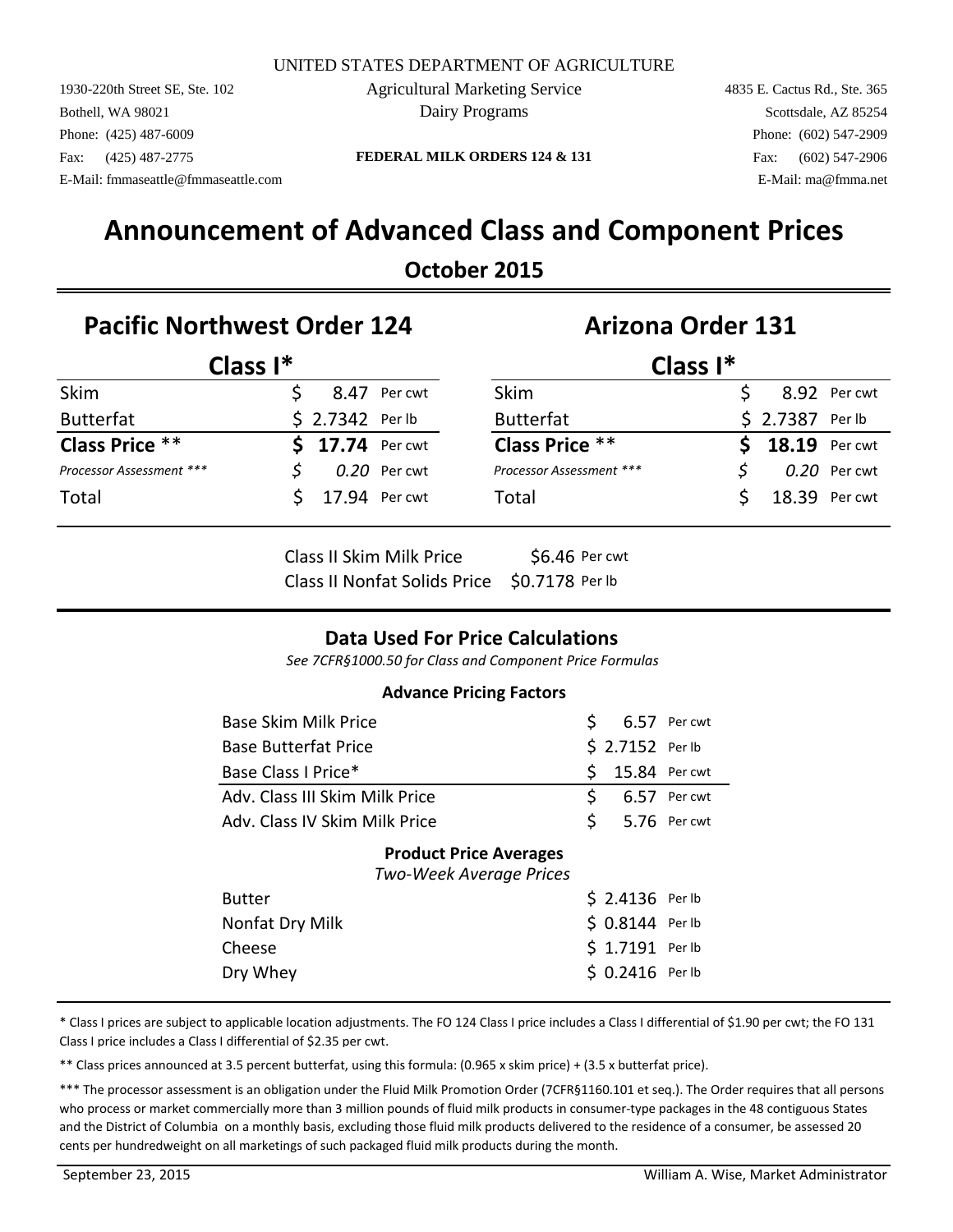1930-220th Street SE, Ste. 102 4835 E. Cactus Rd., Ste. 365 Agricultural Marketing Service Bothell, WA 98021 **Solution** Dairy Programs Scottsdale, AZ 85254 Phone: (425) 487-6009 Phone: (425) 487-2909 E-Mail: fmmaseattle@fmmaseattle.com E-Mail: ma@fmma.net

Dairy Programs

Fax: (425) 487-2775 **FEDERAL MILK ORDERS 124 & 131** Fax: (602) 547-2906

# **Announcement of Advanced Class and Component Prices**

#### **November 2015**

### **Pacific Northwest Order 124 Arizona Order 131**

| Class $I^*$              |  |                  |                | Class $I^*$              |  |                  |                |  |
|--------------------------|--|------------------|----------------|--------------------------|--|------------------|----------------|--|
| Skim                     |  |                  | 8.55 Per cwt   | <b>Skim</b>              |  |                  | 9.00 Per cwt   |  |
| <b>Butterfat</b>         |  | $$2.8946$ Perlb  |                | <b>Butterfat</b>         |  | \$ 2.8991 Per lb |                |  |
| <b>Class Price **</b>    |  | \$ 18.38 Per cwt |                | <b>Class Price **</b>    |  | \$ 18.83 Per cwt |                |  |
| Processor Assessment *** |  |                  | $0.20$ Per cwt | Processor Assessment *** |  |                  | $0.20$ Per cwt |  |
| Total                    |  |                  | 18.58 Per cwt  | Total                    |  |                  | 19.03 Per cwt  |  |
|                          |  |                  |                |                          |  |                  |                |  |

| Class II Skim Milk Price                     | \$7.35 Per cwt |
|----------------------------------------------|----------------|
| Class II Nonfat Solids Price \$0.8167 Per lb |                |

#### **Data Used For Price Calculations**

*See 7CFR§1000.50 for Class and Component Price Formulas*

#### **Advance Pricing Factors**

| Base Skim Milk Price                                     | S. |                  | 6.65 Per cwt |
|----------------------------------------------------------|----|------------------|--------------|
| <b>Base Butterfat Price</b>                              |    | \$ 2.8756 Perlb  |              |
| Base Class I Price*                                      | \$ | 16.48 Per cwt    |              |
| Adv. Class III Skim Milk Price                           | \$ |                  | 5.44 Per cwt |
| Adv. Class IV Skim Milk Price                            | Ś. |                  | 6.65 Per cwt |
| <b>Product Price Averages</b><br>Two-Week Average Prices |    |                  |              |
| <b>Butter</b>                                            |    | \$ 2.5461 Perlb  |              |
| Nonfat Dry Milk                                          |    | \$ 0.9139 Per lb |              |
| Cheese                                                   |    | $$1.6678$ Per lb |              |
| Dry Whey                                                 |    | \$ 0.2262 Perlb  |              |

\* Class I prices are subject to applicable location adjustments. The FO 124 Class I price includes a Class I differential of \$1.90 per cwt; the FO 131 Class I price includes a Class I differential of \$2.35 per cwt.

\*\* Class prices announced at 3.5 percent butterfat, using this formula: (0.965 x skim price) + (3.5 x butterfat price).